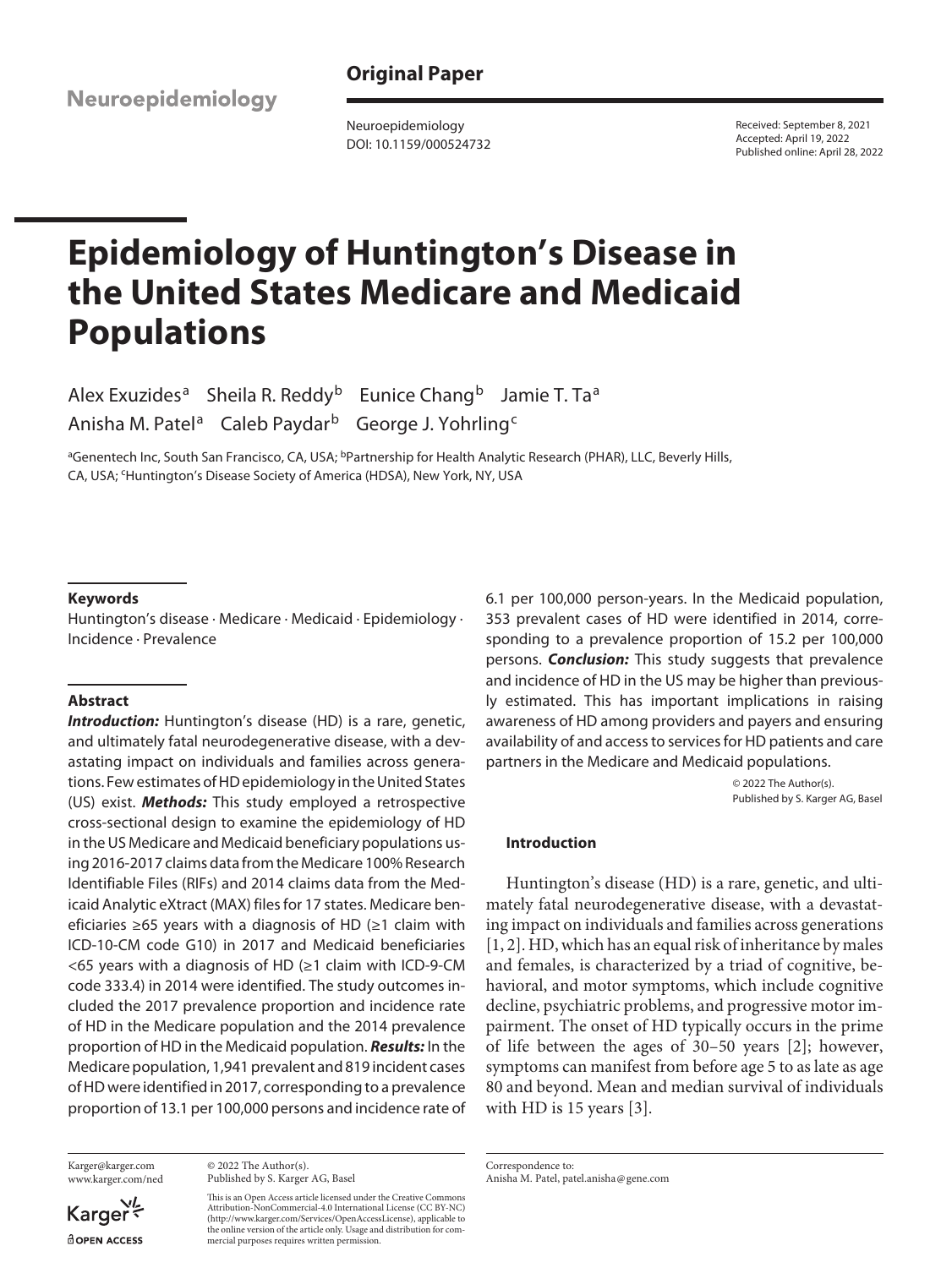<span id="page-1-2"></span><span id="page-1-1"></span><span id="page-1-0"></span>Estimates of the prevalence and incidence of HD vary widely, both globally and in the United States (US), due in part to differences in study populations or methodologies [\[4](#page-8-3)]. These past studies have relied on administrative claims data, medical chart review, clinical assessment by a health professional, or genetic testing to estimate epidemiological rates [[4](#page-8-3)–[7\]](#page-8-4). Nevertheless, investigation of HD prevalence and incidence in the US is limited. A recent analysis estimated the true HD prevalence in the US to be 12.7 per 100,000 persons, applying estimates for a province in Canada to 2018 US Census data [[8\]](#page-8-5). Other studies in the US have focused on commercially insured populations and, using older data sources, a representative population for a single US state [[5,](#page-8-6) [6](#page-8-7)]. No estimates of HD prevalence or incidence currently exist for the Medicare and Medicaid beneficiary populations in the US. The objective of the current study was to provide comprehensive estimates of overall and age- and sex-specific HD prevalence and incidence in the US Medicare population and HD prevalence in the US Medicaid population using the most recent available data.

## **Materials and Methods**

## *Study Design and Setting Overview*

<span id="page-1-3"></span>This study employed a retrospective cross-sectional design to examine the epidemiology of HD in the US Medicare and Medicaid beneficiary populations. The Medicare program provides health insurance coverage to more than 55 million US citizens who are at least 65 years old, or who are less than 65 years old but have received Social Security Disability Insurance for 24 months or have other qualifying circumstances [[9](#page-8-8)]. Medicaid is a US federal-state public insurance program that provides healthcare coverage to more than 64 million low-income, qualified pregnant women and children, and individuals with qualified medical needs, as defined by individual states [[1](#page-8-0)0]. This study received approval for full waiver of Health Insurance Portability and Accountability Act (HIPAA) authorization from the Western Institutional Review Board.

## *Medicare Analysis*

Medicare Research Identifiable Files (RIFs) from 2016 to 2017 (100%) were used to identify Medicare beneficiaries with HD. The RIF database is the most comprehensive Medicare database covering 100% of Medicare beneficiaries from all census regions and includes patient-level information on demographics, enrollment, and administrative claims data. We identified Medicare beneficiaries, including enrollees with dual eligibility for Medicaid, who were 65 years and older and who had a diagnosis of HD (cases), based on the presence of at least one medical claim with a diagnosis code for HD (International Classification of Diseases, Tenth Revision, Clinical Modification [ICD-10-CM]: G10) in 2017.

Study outcomes included the prevalence proportion and incidence rate in 2017. Prevalence was calculated as the number of HD cases in 2017 divided by all beneficiaries in that year (reported per 100,000 persons). To be included in the numerator or denominator, beneficiaries needed to be continuously enrolled in Fee-for-Service (FFS) Medicare Parts A and B (coverage of inpatient and outpatient medical services, respectively) and Part D (prescription drug coverage) during the entire year. Incidence rate was calculated as the number of new HD cases in 2017 divided by total at-risk patientyears from January 1st until diagnosis (cases) or until end of FFS/ Part D enrollment (noncases) in 2017 (reported per 100,000 personyears). The at-risk population was defined as beneficiaries who did not have a diagnosis of HD and were continuously enrolled in 2016. We defined new HD cases as beneficiaries who were diagnosed with HD in 2017 and who had continuous enrollment in Medicare FFS and Part D and lacked a diagnosis code for HD in 2016. The denominator for both the prevalence and incidence cohorts was derived from a separate 5% sample of all Medicare enrollees.

The estimates of prevalence and incidence were stratified by age, sex, and race and reported according to HD stage distribution. We measured the stage of HD (early, middle, late) using a published hierarchical algorithm that assigns stage based on the presence of disease markers (i.e., diagnoses or services) in claims during the calendar year [[11\]](#page-8-0). Beneficiaries with late-stage HD were identified first based on the presence of any of the following markers: nursing home, feeding tube, incontinence, bedsore, hospice care, at least two falls within a 1-month period, and dysphagia. Among the remaining beneficiaries, those with any of the following markers were classified as having middle-stage disease: home assistance, physical therapy, dementia, gait disorder, dysarthria, speech therapy, and falls. Finally, beneficiaries without late- or middle-stage markers were defined as having early-stage disease.

#### *Medicaid Analysis*

Medicaid Analytic eXtract (MAX) data for 2014 from 17 states (CA, GA, ID, IA, LA, MI, MN, MS, MO, NJ, PA, SD, TN, UT, VT, WV, WY) were used to identify beneficiaries with HD; at the time of this study, complete 2014 MAX data were only available for these 17 states. MAX is a research-ready data source developed by the Centers for Medicare and Medicaid Services (CMS) that contains patientlevel demographics, eligibility and enrollment, and administrative medical and pharmacy claims data from Medicaid FFS enrollees. We identified Medicaid beneficiaries who were less than 65 years old and who had a diagnosis of HD (cases), defined by the presence of at least one medical claim with a diagnosis for HD (International Classification of Diseases, Ninth Revision, Clinical Modification [ICD-9-CM] code: 333.4) in 2014. Only nondual-eligible beneficiaries having FFS plans were included in the study because MAX data may be incomplete for the dual-eligible population.

The primary outcome of the Medicaid analysis was the prevalence proportion; the incidence rate was not calculated because study enrollment and Medicaid eligibility requirements did not allow us to identify a representative sample of new HD cases. The prevalence proportion was calculated as the number of HD cases in 2014 divided by all beneficiaries enrolled in 2014 (reported per 100,000 persons). Beneficiaries who were included in the numerator or denominator were continuously enrolled in Medicaid during the entire year. The denominator for the prevalence cohorts was derived from a separate, 100% sample of all Medicaid enrollees. As with the Medicare analysis, the prevalence estimates were stratified by age, sex, and race and distributed by HD stage, as defined above.

## *Sensitivity Analysis*

Among the Medicare and Medicaid populations described above, we tested the sensitivity of the overall prevalence estimates to chang-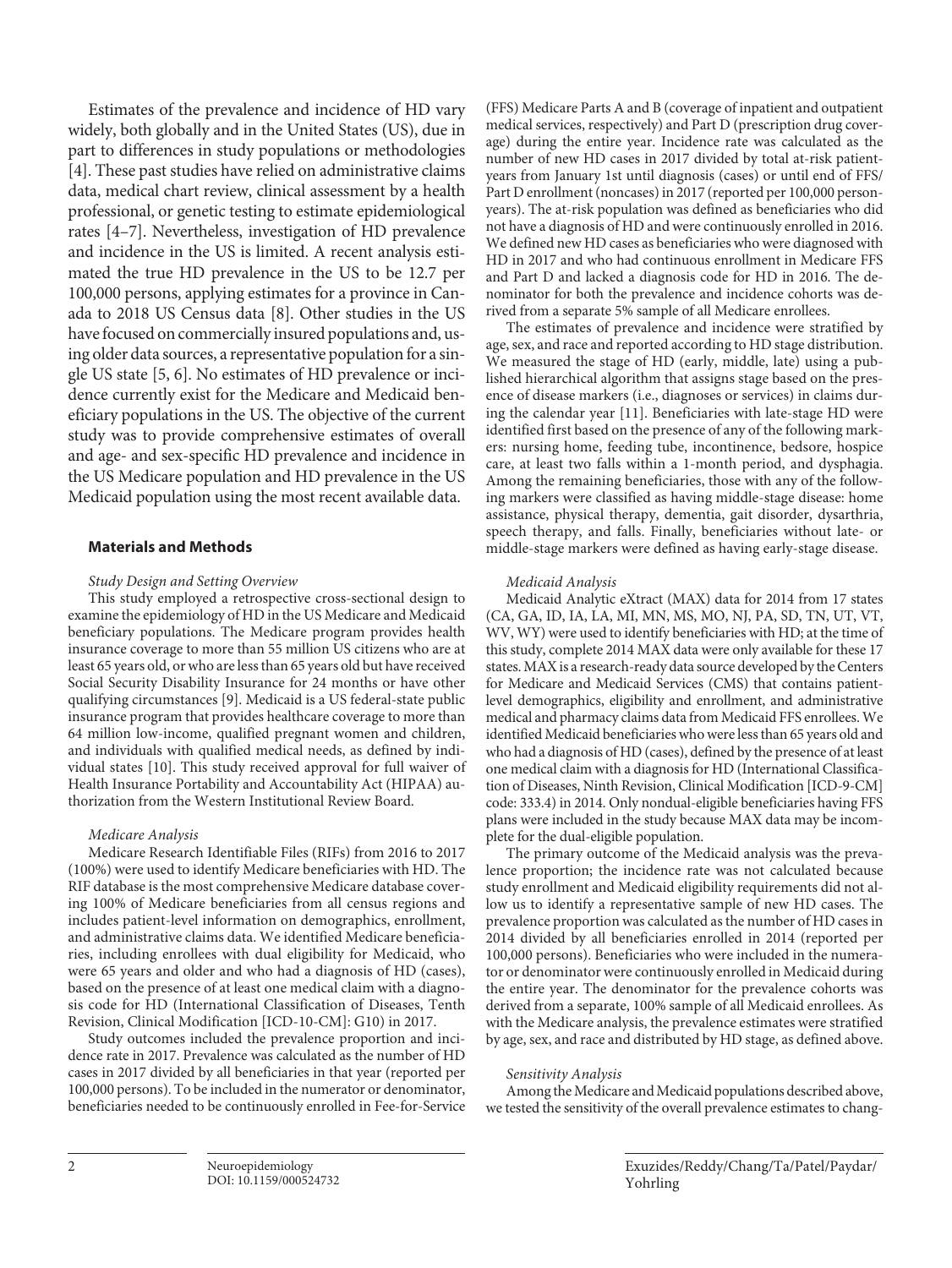|  | Table 1. Prevalence and incidence of Huntington's disease among Medicare beneficiaries in 2017 |  |
|--|------------------------------------------------------------------------------------------------|--|
|--|------------------------------------------------------------------------------------------------|--|

|                            | Cases,<br>n (%) | Annual<br>membership | Prevalence per 100,000 persons     |                                    |                                     |                                   |
|----------------------------|-----------------|----------------------|------------------------------------|------------------------------------|-------------------------------------|-----------------------------------|
|                            |                 |                      | all<br>$(n = 1,941)$               | early stage<br>$(n = 455, 23.4\%)$ | middle stage<br>$(n = 582, 30.0\%)$ | late stage<br>$(n = 904, 46.6\%)$ |
| All individuals            | 1,941 (100.0)   | 14,870,760           | 13.1                               | 3.1                                | 3.9                                 | 6.1                               |
| By age, in years           |                 |                      |                                    |                                    |                                     |                                   |
| $65 - 74$                  | 1,104 (56.9)    | 8,092,740            | 13.6                               | 3.8                                | 4.2                                 | 5.7                               |
| $75 - 84$                  | 652 (33.6)      | 4,803,540            | 13.6                               | 2.7                                | 4.1                                 | 6.8                               |
| $85+$                      | 185(9.5)        | 1,974,480            | 9.4                                | 1.1                                | 2.3                                 | 5.9                               |
| By sex                     |                 |                      |                                    |                                    |                                     |                                   |
| Female                     | 1,096 (56.5)    | 8,722,120            | 12.6                               | 2.8                                | 3.9                                 | 5.8                               |
| Male                       | 845 (43.5)      | 6.148.640            | 13.7                               | 3.4                                | 3.9                                 | 6.4                               |
| By race                    |                 |                      |                                    |                                    |                                     |                                   |
| White                      | 1,742 (89.7)    | 13,386,260           | 13.0                               | 3.1                                | 3.9                                 | 6.0                               |
| <b>Black</b>               | 113(5.8)        | 746,700              | 15.1                               | 3.2                                | 4.2                                 | 7.8                               |
| Other/Unknown <sup>a</sup> | 86 (4.4)        | 737,800              | 11.7                               | 1.9                                | 3.4                                 | 6.4                               |
|                            | Cases,<br>n(%)  | <b>Total at-risk</b> | Incidence per 100,000 person-years |                                    |                                     |                                   |
|                            |                 | person-years         | all<br>$(n = 819)$                 | early stage<br>$(n = 174, 21.2\%)$ | middle stage<br>$(n = 244, 29.8\%)$ | late stage<br>$(n = 401, 49.0\%)$ |
| All individuals            | 819 (100.0)     | 13,446,030           | 6.1                                | 1.3                                | 1.8                                 | 3.0                               |
| By age, in years           |                 |                      |                                    |                                    |                                     |                                   |
| $65 - 74$                  | 352 (43.0)      | 6,719,414            | 5.2                                | 1.6                                | 1.9                                 | 1.8                               |
| $75 - 84$                  | 320 (39.1)      | 4,711,868            | 6.8                                | 1.2                                | 1.9                                 | 3.7                               |
| $85+$                      | 147 (17.9)      | 2,014,749            | 7.3                                | 0.7                                | 1.4                                 | 5.3                               |
| By sex                     |                 |                      |                                    |                                    |                                     |                                   |
| Female                     | 466 (56.9)      | 7,915,232            | 5.9                                | 1.2                                | 1.8                                 | 2.9                               |
| Male                       | 353 (43.1)      | 5,530,798            | 6.4                                | 1.5                                | 1.9                                 | 3.1                               |
| By race                    |                 |                      |                                    |                                    |                                     |                                   |
| White                      | 705 (86.1)      | 12,173,393           | 5.8                                | 1.2                                | 1.7                                 | 2.9                               |
| <b>Black</b>               | 78 (9.5)        | 659,857              | 11.8                               | 3.0                                | 3.2                                 | 5.6                               |
| Other/Unknown <sup>a</sup> | 36(4.4)         | 612,780              | 5.9                                | 1.1                                | 2.1                                 | 2.6                               |

a Other/Unknown category includes Asian, Hispanic, North American Native, and Unknown.

es in the algorithm for identifying patients with HD. In the sensitivity analysis, the prevalence proportion was calculated among beneficiaries who had at least two medical claims with a diagnosis of HD.

Calculations based on counts of fewer than 11 beneficiaries were not reported in accordance with the CMS cell-size suppres-sion policy [\[1](#page-8-0)[2](#page-8-1)]. All data analyses were performed using  $SAS^{\circledR}$  version 9.4.

# **Results**

# *Medicare Analysis*

Among Medicare beneficiaries 65 years and older, we identified 1,941 prevalent and 819 incident HD cases in 2017 who met the study criteria and were included in the analysis. Overall and demographic-specific estimates of

Epidemiology of Huntington's Disease in Medicare and Medicaid Populations

prevalence and incidence are shown in Table 1 and Figures 1 and 2.

In 2017, the prevalence proportion of HD in the Medicare population was 13.1 per 100,000 persons. The mean (standard deviation, SD) age of prevalent cases was 74.5 (6.8) years, while the majority (56.9%) of beneficiaries with HD were between 65 and 74 years of age. The agespecific prevalence proportions (per 100,000) were highest among beneficiaries who were 65–74 years of age (13.6) and 75–84 years (13.6), followed by 85+ years (9.4). HD prevalence was higher among males (13.7 per 100,000) than females (12.6 per 100,000). Prevalence (per 100,000) was also higher among Black (15.1) compared to White (13.0) or Other/Unknown (11.7) beneficiaries. The distribution of disease stage (early, middle, late) among preva-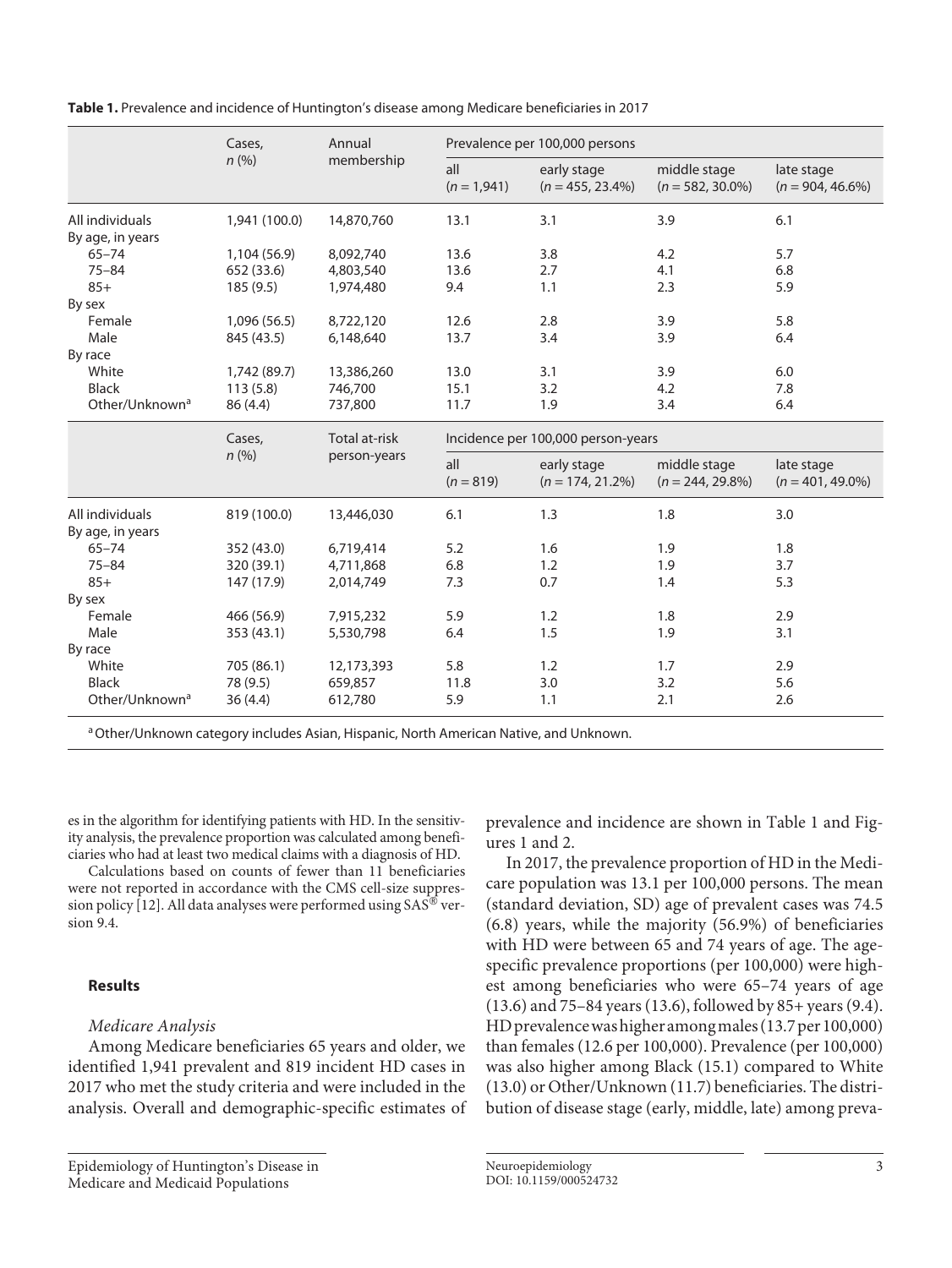

**Fig. 1.** † Other/Unknown category includes Asian, Hispanic, North American Native, and Unknown.



**Fig. 2.** † Other/Unknown category includes Asian, Hispanic, North American Native, and Unknown.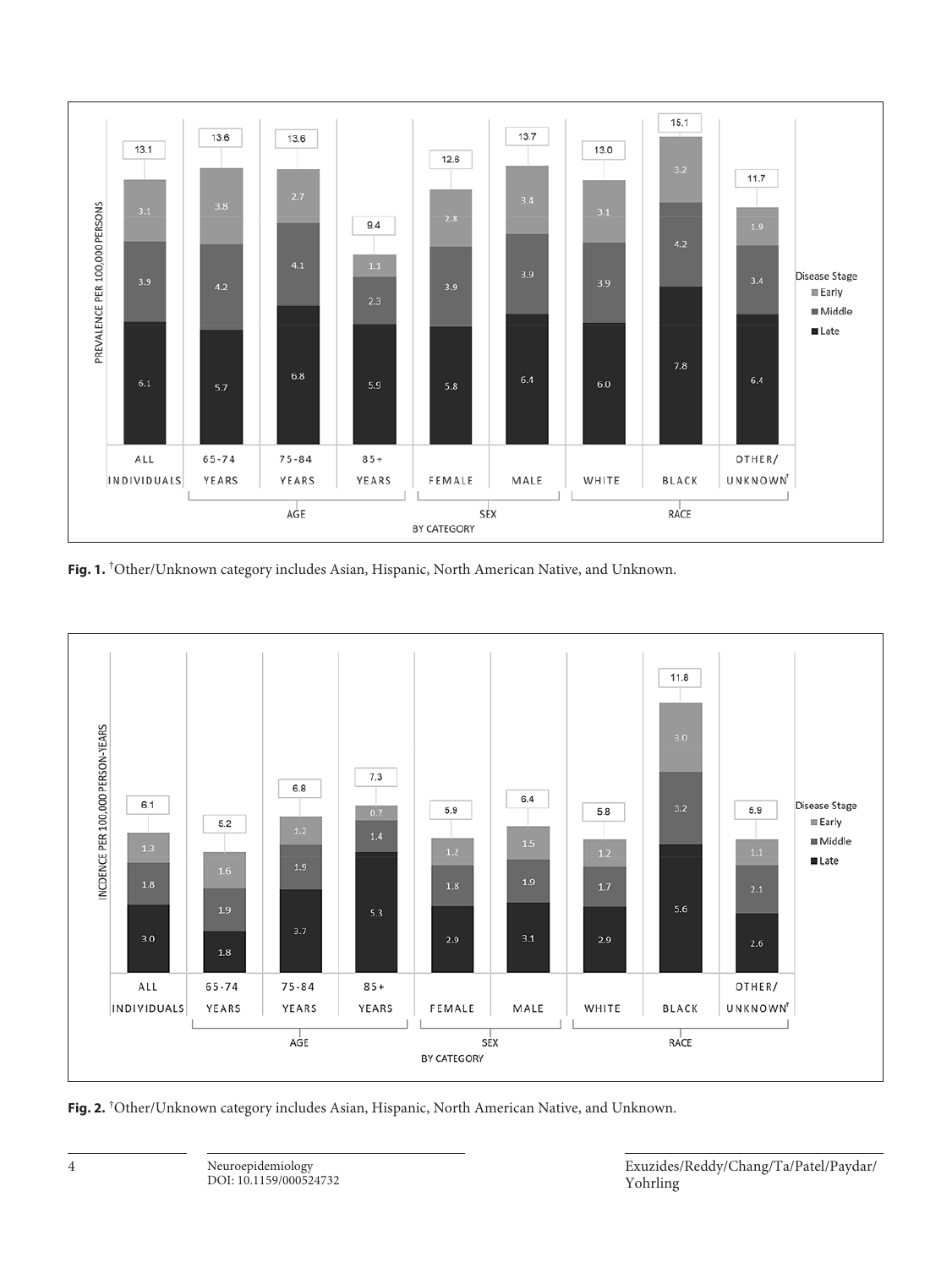**Table 2.** Prevalence of Huntington's disease among Medicaid beneficiaries in 2014

|                            | Cases,<br>$n$ (%) | Annual<br>membership | Prevalence per 100,000 persons |                                   |                                    |                                   |  |
|----------------------------|-------------------|----------------------|--------------------------------|-----------------------------------|------------------------------------|-----------------------------------|--|
|                            |                   |                      | all<br>$(n = 353)$             | early stage<br>$(n = 80, 22.7\%)$ | middle stage<br>$(n = 50, 14.2\%)$ | late stage<br>$(n = 223, 63.2\%)$ |  |
| All individuals            | 353               | 2,318,525            | 15.2                           | 3.5                               | 2.2                                | 9.6                               |  |
| By age                     |                   |                      |                                |                                   |                                    |                                   |  |
| $\leq 17$                  | 17(4.8)           | 1,491,242            | 1.1                            | a                                 | a                                  | a                                 |  |
| $18 - 34$                  | 49 (13.9)         | 399,945              | 12.3                           | a                                 | a                                  | 5.0                               |  |
| $35 - 44$                  | 66 (18.7)         | 130,481              | 50.6                           | a                                 | a                                  | 26.1                              |  |
| $45 - 54$                  | 96(27.2)          | 147,423              | 65.1                           | 13.6                              | 8.1                                | 43.4                              |  |
| $55 - 64$                  | 125 (35.4)        | 149,434              | 83.7                           | 8.7                               | 10.0                               | 64.9                              |  |
| By sex                     |                   |                      |                                |                                   |                                    |                                   |  |
| Female                     | 234 (66.3)        | 1,191,904            | 19.6                           | 4.5                               | 2.5                                | 12.7                              |  |
| Male                       | 119 (33.7)        | 1,126,621            | 10.6                           | 2.4                               | 1.8                                | 6.4                               |  |
| By race                    |                   |                      |                                |                                   |                                    |                                   |  |
| White                      | 228 (64.6)        | 1,053,393            | 21.6                           | 4.8                               | 2.9                                | 14.1                              |  |
| <b>Black</b>               | 49 (13.9)         | 605,387              | 8.1                            | 1.8                               | 1.2                                | 5.1                               |  |
| Other/Unknown <sup>b</sup> | 76 (21.5)         | 659,745              | 11.5                           | 2.9                               | 2.0                                | 6.7                               |  |

<sup>a</sup> Data not displayed in accordance with CMS cell-size suppression policy. <sup>b</sup> Other/Unknown category includes American Indian or Alaskan Native, Asian, Native Hawaiian or Other Pacific Islander, Hispanic or Latino, Hispanic or Latino and one or more races, more than one race, and Unknown.

lent cases was 23.4%, 30.0%, 46.6%, respectively, which was similarly reflected in the distribution of the prevalence proportion by stage (3.1, 3.9, 6.1; all per 100,000).

The 2017 incidence rate of HD among Medicare beneficiaries was 6.1 per 100,000 person-years. The mean (SD) age of incident cases was 77.1 (7.4) years, with most beneficiaries newly diagnosed between the age of 65–74 years (43.0%) and 75–84 years (39.1%). The age-specific incidence rate (per 100,000 person-years) was highest among beneficiaries who were 85+ years (7.3), followed by 75–84 years (6.8), and 65–74 years of age (5.2). Incidence was higher among males (6.4 per 100,000 personyears) than females (5.9 per 100,000 person-years). Incidence (per 100,000 person-years) was also higher among beneficiaries who were Black (11.8) versus White (5.8) or Other/Unknown (5.9). Incident cases represented mostly middle to late stages of disease (21.2% early, 29.8% middle, 49.0% late), with the following distribution of incidence by stage: 1.3, 1.8, 3.0, all per 100,000 person-years.

# *Medicaid Analysis*

Among Medicaid beneficiaries under 65 years of age from 17 states, we identified 353 prevalent cases of HD in 2014 who met the diagnostic criteria and were included in the analysis. Overall and demographic-specific estimates of prevalence are shown in Table 2 and Figure 3.

Epidemiology of Huntington's Disease in Medicare and Medicaid Populations

The 2014 prevalence proportion of HD in the Medicaid population was 15.2 per 100,000 persons. The mean (SD) age of prevalent cases was 46.4 (13.4) years, while the highest percentage of beneficiaries with HD were between 55 and 64 years of age (35.4%). The prevalence proportions (per 100,000) increased by age stratum: 1.1 ( $\leq$ 17 years), 12.3 (18–34 years), 50.6 (35–44 years), 65.1 (45–54 years), 83.7 (55–64 years). The prevalence of HD was higher among females (19.6 per 100,000) than males (10.6 per 100,000). Prevalence (per 100,000) was also higher among White (21.6) compared to Black (8.1) or Other/Unknown (11.5) beneficiaries. Most beneficiaries with HD were in the late stage of disease: early (22.6%), middle (14.1%), late (63.1%), corresponding to the following distribution of prevalence by stage (per 100,000): 3.5, 2.2, 9.6.

# *Sensitivity Analysis*

In the sensitivity analysis in which at least two medical claims with an HD diagnosis were required for patient identification, we identified 1,310 prevalent cases of HD in 2017 among Medicare beneficiaries 65 years and older; this translated to 8.8 cases per 100,000 persons. Among Medicaid beneficiaries under 65 years of age, we identified 302 prevalent cases of HD in 2014, corresponding to a prevalence proportion of 13.0 cases per 100,000 persons.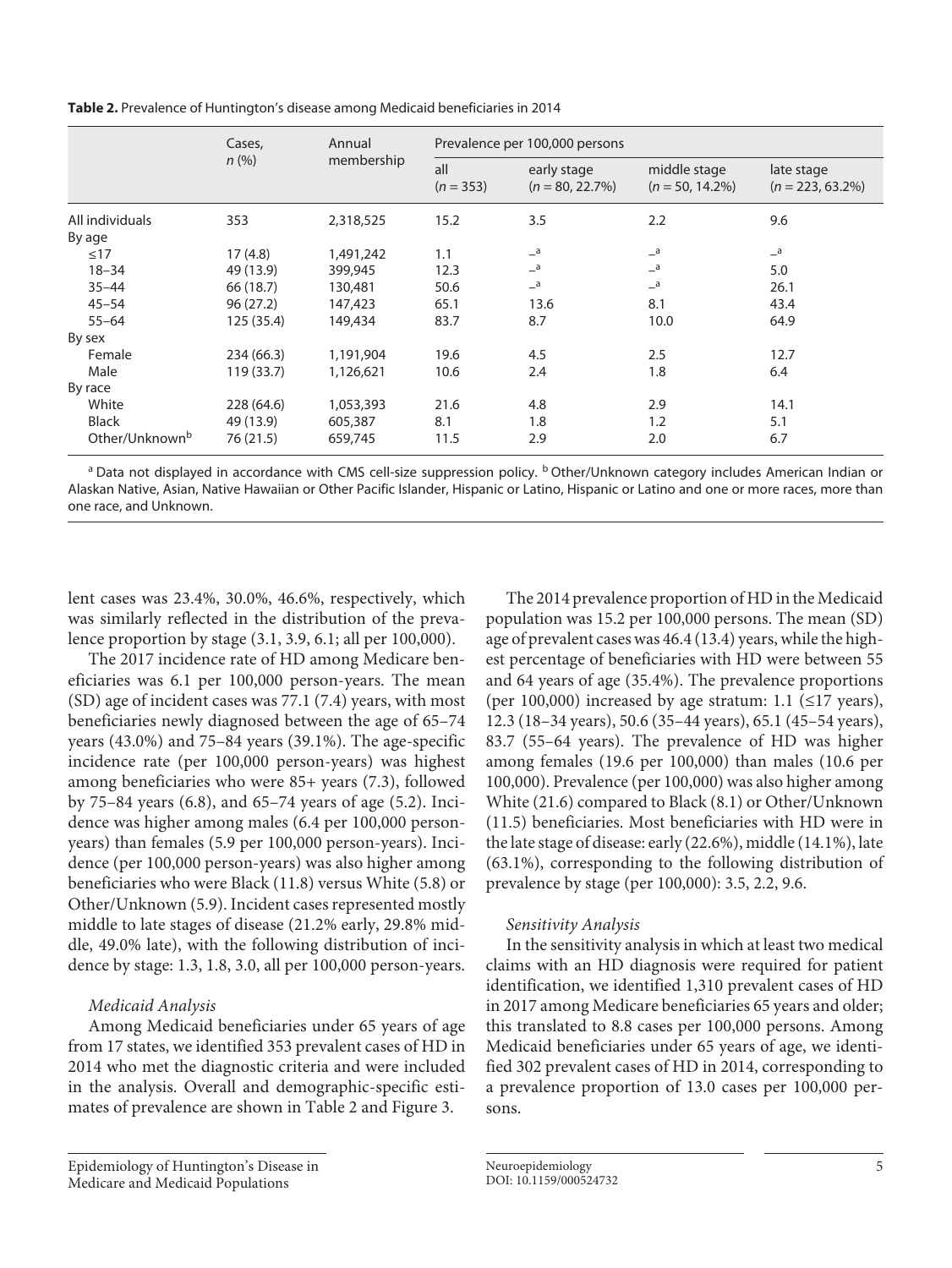

**Fig. 3.** † Other/Unknown category includes American Indian or Alaskan Native, Asian, Native Hawaiian or Other Pacific Islander, Hispanic or Latino, Hispanic or Latino and one or more races, more than one race, and Unknown. ‡ E, early stage; M, middle stage; L, late stage. \* All three disease stages combined to adhere to CMS cellsize suppression policy. \*\* Early and middle disease stages combined to adhere to CMS cell-size suppression policy.

# **Discussion**

This epidemiological observational study of HD among Medicare and Medicaid beneficiaries is the first of its kind. We found that among Medicare beneficiaries 65 years and older, the prevalence of HD was 13.1 HD cases per 100,000 persons in 2017, while the incidence rate of HD was 6.1 cases per 100,000 person-years. For Medicaid beneficiaries under 65 years of age, the prevalence of HD was 15.2 cases per 100,000 in 2014. Both Medicare and Medicaid beneficiaries were predominantly in the late stage of HD.

These findings of the prevalence and incidence of HD in US Medicare and Medicaid populations are meaningful for a few reasons. First, this is the first study to our knowledge to examine the epidemiology of HD among Medicare and Medicaid beneficiaries, populations which represent a sizeable proportion (34%) of insured individuals in the USA, yet have not been previously studied [[1](#page-8-0)[3](#page-8-2)]. Furthermore, the Medicare RIF and Medicaid MAX data used in this study are advantageous for studying the epidemiology of rare diseases such as HD in these populations because they are the most comprehensive data sources for Medicare and Medicaid beneficiaries compared to commercial databases which consist of a small subset of these beneficiaries. Second, our estimates of HD prevalence and incidence among Medicare and Medicaid beneficiaries are higher than those previously reported in other patient populations in the US and in other countries [[4](#page-8-3)]. These differences may reflect a myriad of factors, including increased detection over time, variations in measurement across studies, or the heterogeneity of the populations studied. However, they may also indicate that the prevalence and incidence of HD in the US is higher than previously understood [\[8\]](#page-8-5). Third, most Medicare beneficiaries who were newly diagnosed with HD were in the middle or late stage of disease (78.8%); this finding points to an opportunity for earlier clinical recognition and di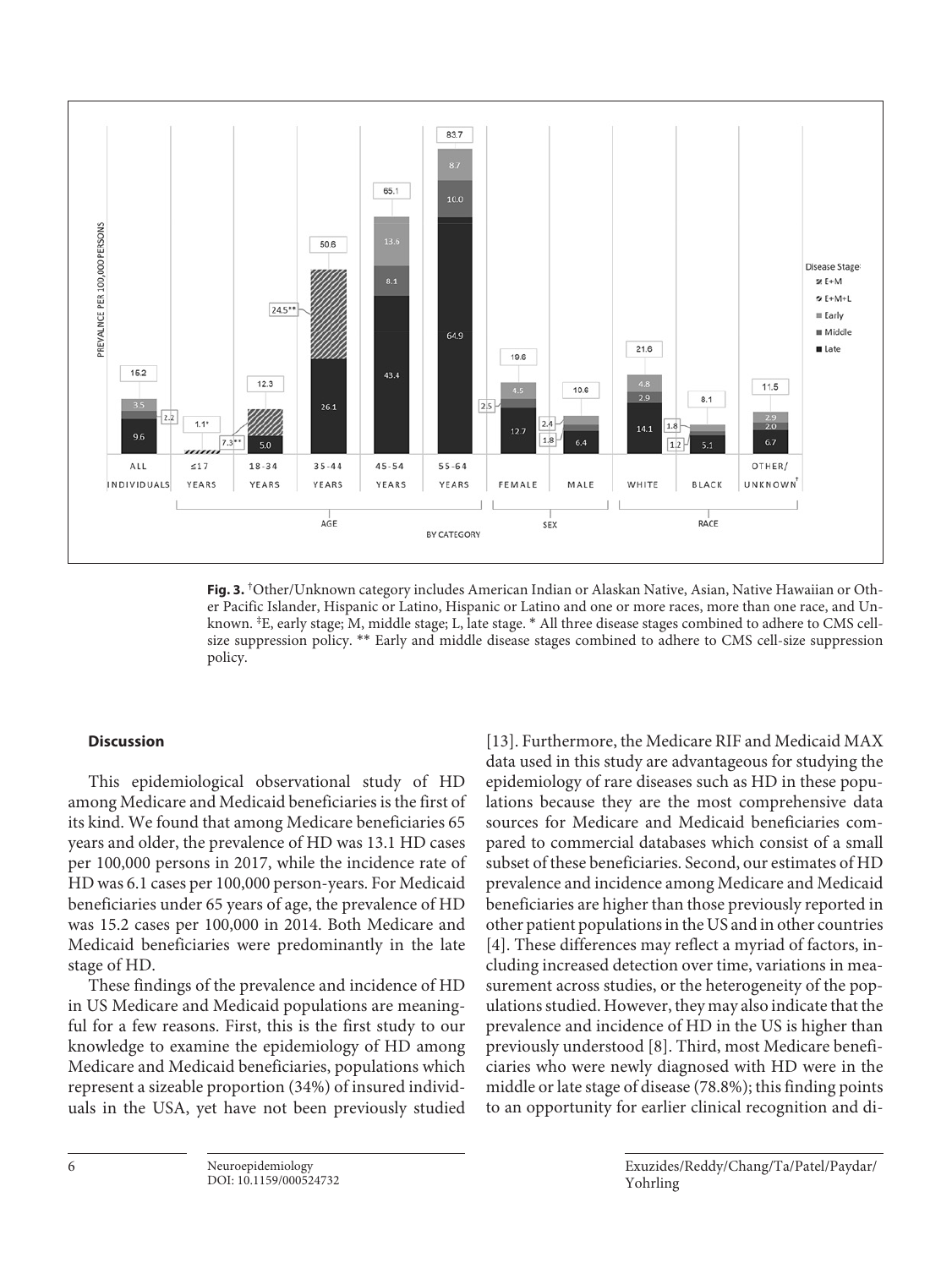agnosis of HD, which may improve access to care and services within this population.

Few other studies have investigated HD epidemiology in US populations. A 1994 study of a population in Olmsted County, Minnesota, using clinical chart, administrative, and nursing home record data from 1950 to 1989, estimated prevalence and incidence to be 1.9 per 100,000 persons and 0.3 per 100,000 person-years, respectively [\[5\]](#page-8-6). A more recent analysis of 2003–2016 administrative claims data for privately insured enrollees in the US found a cumulative prevalence and incidence of 6.52 per 100,000 persons and 1.22 per 100,000 person-years, respectively, which remained relatively stable over the time period [[6\]](#page-8-7). Although the study examined a similar time frame as ours, its estimates were lower than those generated in our analysis of Medicare and Medicaid beneficiaries. However, these disparate study populations were composed of commercial versus government-insured enrollees, and may have underlying characteristic differences that, in conjunction with different HD case identification criteria, accounted for the variation in estimates.

Additional investigations of HD epidemiology in the literature have centered on populations in other countries. A 2013 study by Fisher and Hayden [[7](#page-8-4)] that examined HD epidemiology in the Canadian population estimated the prevalence to be 13.7 per 100,000 persons in 2012. This estimate, like ours, was well above other published estimates [[4\]](#page-8-3); however, Fisher and Hayden [\[7\]](#page-8-4) employed a more conservative methodology requiring genetic testing confirmation of HD diagnoses, lending support to both findings. Additionally, a 2013 analysis by Evans et al. [[1](#page-8-0)[4\]](#page-8-3) investigated the prevalence of HD from 1990 to 2010 using electronic medical records in the UK. The study found the prevalence (per 100,000 persons) of HD in the UK rose from 5.4 in 1990 to 12.3 in 2010, similarly reflecting estimates that were higher than previously reported. Further, the highest prevalence was observed among patients 51–60 years (15.8), followed by 61–65 years (15.3) and 66–70 years (14.6). A 2012 multicountry systematic review compiled incidence and prevalence evidence from prior HD studies in populations from the US, Asia, Europe, and Australia from 1988 to 2007 [\[4](#page-8-3)]. The results from these studies were highly variable, with prevalence ranging from 0.25 to 12.8 per 100,000 persons and incidence ranging from 0.046 to 0.8 per 100,000 personyears, which may be explained by the variety of analytic approaches and of populations studied.

As a secondary finding in our study, we observed multiple age-related patterns in HD prevalence and incidence. For Medicare beneficiaries, HD incidence in-

Epidemiology of Huntington's Disease in Medicare and Medicaid Populations

creased with age while prevalence did not. This relationship may be due to the Medicare age qualification as it captures both beneficiaries with common-onset HD (i.e., onset of HD between 30 and 50 years old) reaching the end-of-life and those with less typical late-onset HD (i.e., onset of HD after 65 years of age in this database) who are receiving their initial diagnoses of HD. For the Medicaid population, prevalence increased sharply with each age category, particularly for beneficiaries 35–64 years of age, which spans the period of the typical onset age for HD; Medicaid beneficiaries aged 55–64 years had the highest HD prevalence (83.7 per 100,000 persons). Past studies of other populations have reported a similar increase in prevalence by age from 35 to 59 years, however, of lower overall magnitude [\[7\]](#page-8-4).

In addition, we observed that HD prevalence and incidence in Medicare was higher among Black beneficiaries than among White or Other/Unknown beneficiaries, which was counterintuitive based on what is known about underlying risk of HD according to race [\[1](#page-8-0)[5\]](#page-8-6). While such differences are difficult to explain, particularly as the ≥65-year-old Medicare population is nationally representative of the US population in this age category, Bruzelius et al. [[6](#page-8-7)] found that diagnostic frequency among those who identified as Black/African American was not significantly different from those who identified as White. Bruzelius et al. [\[6\]](#page-8-7) further state that although rare, HDlike illness is more common in populations of African ancestry and lacks differentiation in diagnostic coding from HD. However, potential limitations of the administrative race data in Medicare could contribute in part to this difference [\[1](#page-8-0)[6\]](#page-8-7). Among Medicaid beneficiaries, HD prevalence was much higher among White beneficiaries compared to Black or Other/Unknown beneficiaries, as expected.

Several limitations are worth noting. First, we did not examine certain patient populations within Medicare (i.e., beneficiaries less than 65 years of age or enrolled in non-FFS programs) and Medicaid (i.e., beneficiaries 65 years and older, beneficiaries with Medicare dual-eligibility or in non-FFS programs); thus, our results may not be generalizable to these groups. Moreover, our estimation of HD prevalence in Medicaid may not extend to Medicaid beneficiaries residing in the other 33 states for which we could not obtain complete MAX data and thus excluded from the analysis. Additionally, in the Medicaid analysis, our chosen age stratum for pre-adult patients (i.e., patients less than 18 years of age) does not reflect the clinical classification of Juvenile HD (defined as less than 20 years of age). Second, our calculation of HD incidence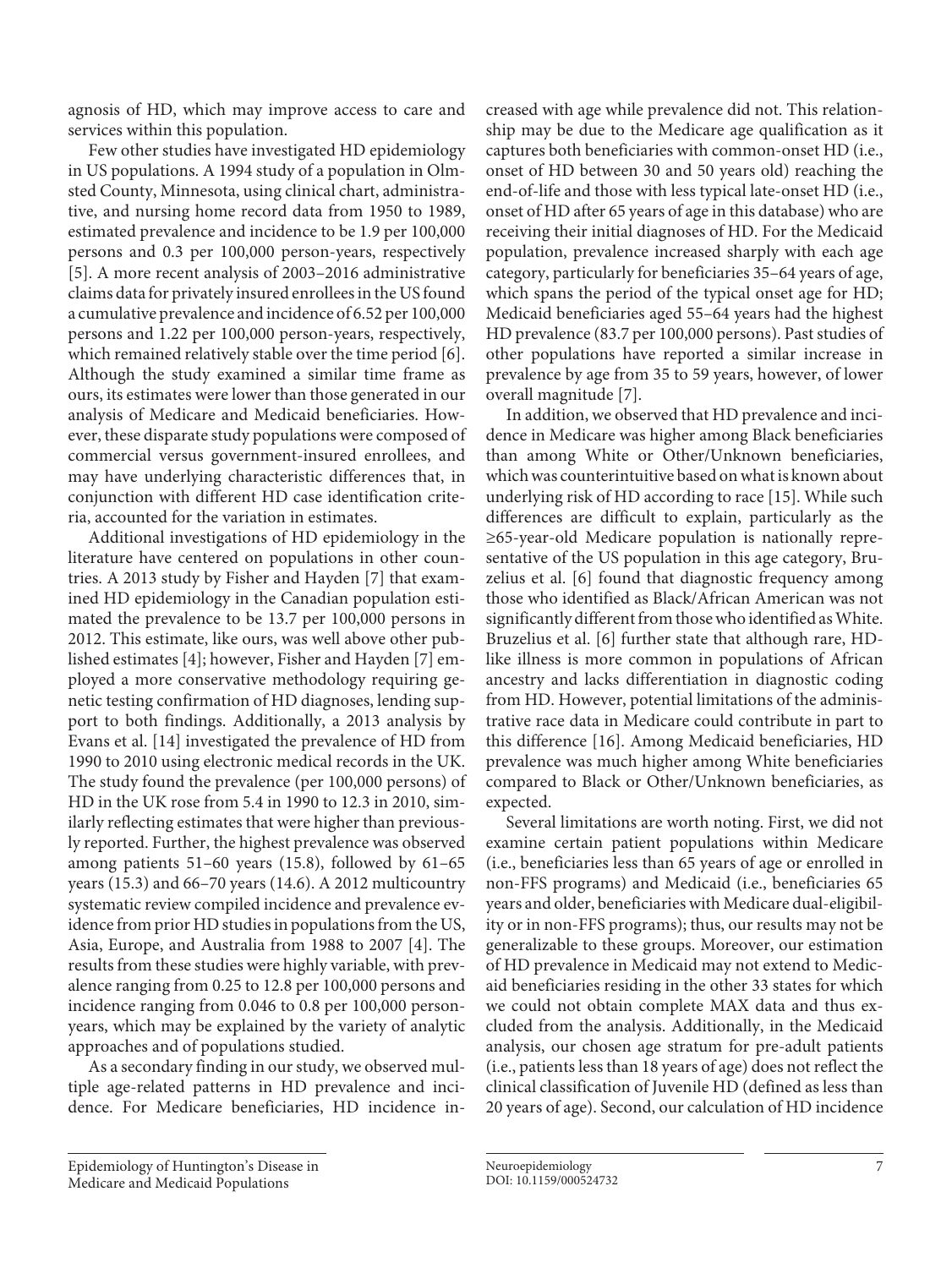rate among Medicare beneficiaries may have overestimated the incidence due to our limited "at-risk" period for assessment; because our window for assessing prior HD diagnosis was restricted to 1 year (2016), we may have missed earlier diagnoses that occurred prior to this year. Third, we could not calculate the incidence rate of HD among Medicaid beneficiaries because the Medicaid eligibility and our study enrollment requirements did not yield a viable study population. Fourth, although the prevalence of HD was found to be higher among females compared to males in the Medicaid population, which is not expected given the equal risk of inheriting HD across sexes, we could not assess this comparison due to variability in Medicaid eligibility requirements across states. Furthermore, because Medicaid is a federal-state public insurance program, it allows states to establish unique "medically needy" eligibility criteria, thereby making comparisons across state populations difficult. Fifth, our algorithm for identifying patients with HD diagnosis in claims, which was based on other claims studies, has not been validated. Similar to two prior studies, we required only one HD diagnosis for study eligibility for our main analysis [\[6](#page-8-7), [11\]](#page-8-0). We did not require a second confirmatory diagnosis for our main analysis because many people may not pursue care for HD until later in the course of disease, either due to social stigma or known family history, and thus would not have multiple HD claims. Despite a recent study finding similar estimates to ours using genetic confirmation to identify HD cases [\[7\]](#page-8-4), we performed a sensitivity analysis due to concern that requiring only one HD diagnosis may lead to overestimation of the illness. As expected, the sensitivity results, which are based on a more restrictive algorithm, revealed a lower prevalence proportion than in the main analysis, from 13.1 to 8.8 cases per 100,000 Medicare beneficiaries and from 15.2 to 13.0 cases per 100,000 Medicaid beneficiaries. Notwithstanding these differences, both sets of prevalence estimates are considerably higher than those previously reported for other populations in the US [[5,](#page-8-6) [6\]](#page-8-7). Sixth, while we used a previously published and validated algorithm to construct the disease stage variable in the absence of clinical data [[11](#page-8-0)], this algorithm relies, in part, on healthcare utilization found in administrative claims data making interpretation of staging less direct. In exploratory analyses, we found that among Medicare beneficiaries, evidence of physical therapy, gait disorder, fall, and dementia were most common among patients with middle-stage HD, while those with late-stage HD were differentiated mainly by dysphagia, incontinence, and nursing home care; for Medicaid beneficiaries, dementia,

gait disorder, and home assistance were most common, with late-stage beneficiaries, additionally experiencing nursing home care, dysphagia, hospice care, and feeding tube. Seventh, the diagnostic prevalence of HD may be lower than the true prevalence due to reliance on administrative claims, limiting our study sample to beneficiaries who received healthcare for HD. While our estimates of HD prevalence are higher than those previously published, the possibility remains that these estimates of prevalence and incidence are still underreported, particularly for early-stage disease. Research suggests there are more than 200,000 individuals at risk of inheriting HD with a 50% chance of developing symptoms [[1](#page-8-0)[7](#page-8-4)]. Additionally, there is an avoidance of genetic testing among at-risk individuals due to associated social stigma, lack of effective HD treatments, inability to delay onset, and burden of knowledge [[1](#page-8-0)[8\]](#page-8-5). Finally, the results in this study may not be generalizable to patients with other forms of insurance, including commercial health plans that may consist of patients with different demographic and clinical characteristics than Medicare and Medicaid beneficiaries in our study.

# **Conclusion**

This study is the first to provide a comprehensive assessment of the prevalence and incidence of HD among US Medicare and Medicaid beneficiaries, a population for whom little was known about the disease. The estimates presented in this study suggest that incidence and prevalence of HD in the US may be higher than previously understood, which is consistent with other recent evidence; however, analytic limitations could not rule out overestimation. This has important implications in raising awareness of HD among providers and payers and ensuring availability of and access to treatments and services for HD patients and caregivers in the Medicare and Medicaid populations. The additional finding of this study that Medicare beneficiaries who are newly diagnosed with HD are predominantly in the middle or late stages of disease highlights an opportunity for earlier detection, diagnosis, and treatment of HD among beneficiaries.

# **Statement of Ethics**

This study protocol was reviewed and approved by the Western Institutional Review Board (WIRB) and received a full waiver of HIPAA authorization. The study was determined to be exempt under 45 CFR § 46.104(d)(4) because the research involves retro-